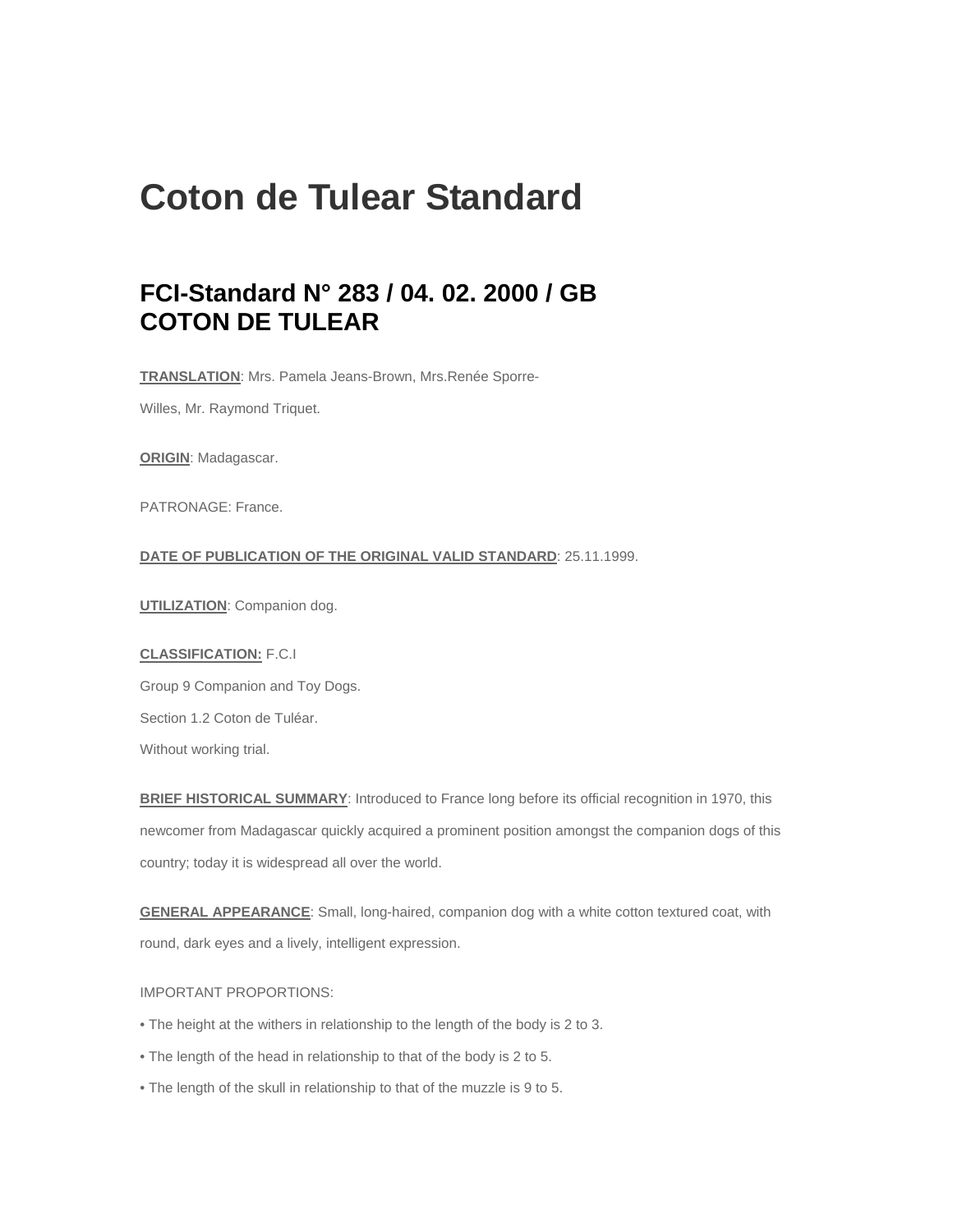#### **BEHAVIOUR / TEMPERAMENT**:

Of a happy temperament, stable, very sociable with humans and with other dogs; it adapts perfectly to all ways of life. The temperament of the Coton de Tuléar is one of the main characteristics of the breed.

# **HEAD**:

Short, seen from above triangular.

#### CRANIAL REGION:

Skull : Seen from the front slightly rounded; rather wide in relation to its length. Superciliary arches only slightly developed. Slight frontal groove. Occipital protuberance and crest only slightly accentuated. Well developed zygomatic arches.

Stop: Slight.

#### **FACIAL REGION:**

Nose : In the extension of the nasal bridge; black; brown is tolerated; nostrils wide open.

Muzzle: Straight.

Lips: Fine, tight, of the same colour as the nose.

Jaws/Teeth: Teeth well aligned. Scissor bite, pincer bite or inverted bite without losing contact. The absence

of the PM1 is not penalized; the M3s are not taken into consideration.

Cheeks: Lean.

Eyes: Rather rounded, dark, lively, wide apart; the rims of the eyelids are well pigmented with black or brown according to the colour of the nose.

Ears: Pendulous, triangular, high set on the skull, fine at the tips; carried close to the cheeks, reaching the corners of the lips. Covered with white hairs or with some traces of light grey (mixture of white and black hairs giving a light grey appearance) or red-roan (mixture of white and fawn hairs giving a red-roan appearance - lemon).

Neck: Well muscled, slightly arched. Neck well set into shoulders. Proportion of neck to body = 1/5. Clean neck with no dewlap.

Body: Top line very slightly convex. Dog longer than high.

Withers: Only slightly pronounced.

Back and loin: Strong back, top line very slightly arched. Loin well muscled.

Croup: Oblique, short and muscled.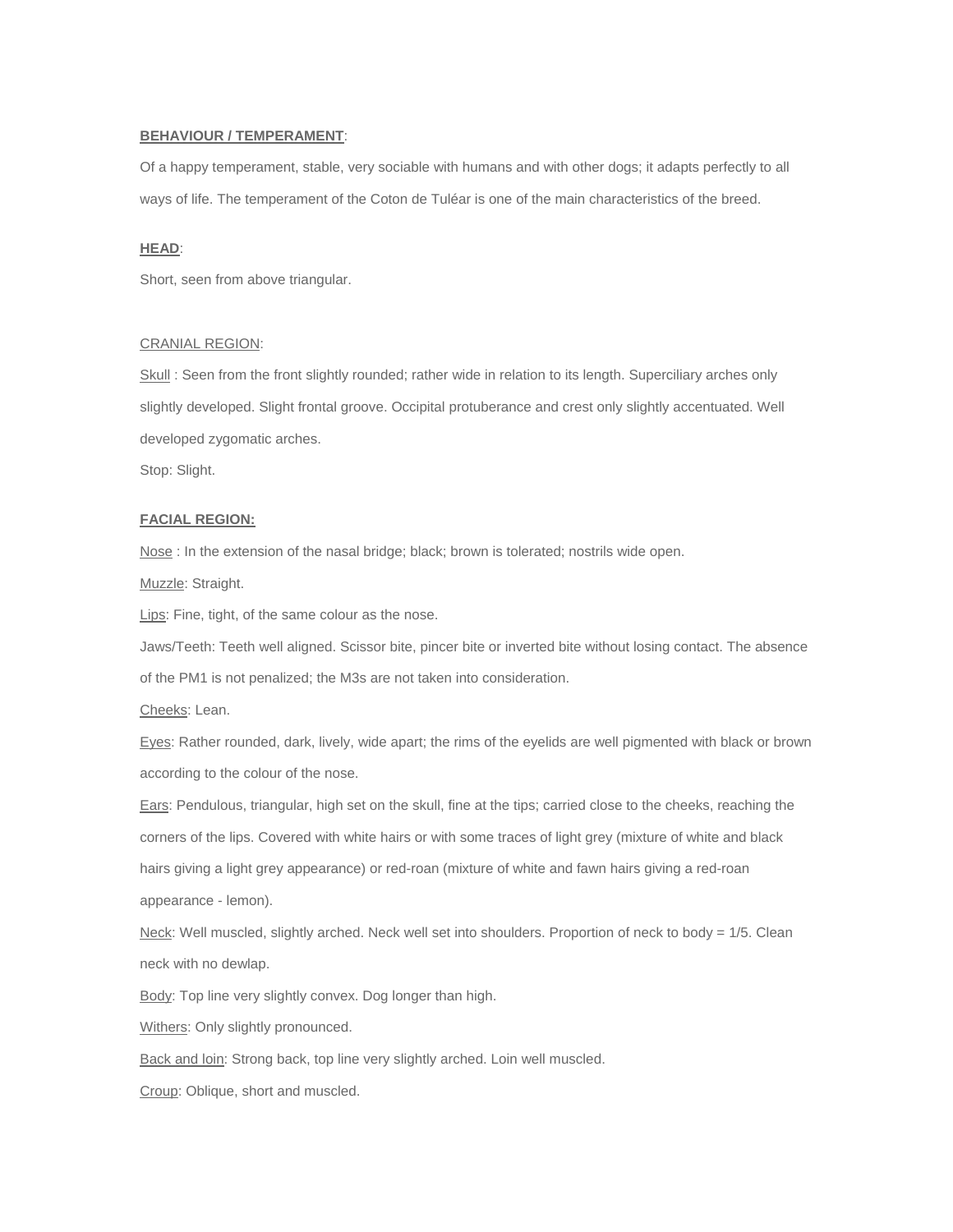Chest: Well developed, well let down to elbow level, long. Ribs well sprung.

Belly: Tucked up but not excessively.

TAIL: Low set, in the axis of the spinal column.

- At rest: carried below the hock, the tip being raised.
- On the move: Carried « gaily » curved over the back, with the point towards the nape, the withers, the back or the loin. In dogs with abundant coat, the tip may rest on the dorsal-lumbar region.

# **LIMBS**

FOREQUARTERS: The front legs are upright.

Shoulder and upper arm: Oblique shoulde, muscled. Scapulohumeral angle about 120°. The length of the upper arm corresponds approximately to that of the shoulder blade.

Lower arm: Lower arms vertical and parallel, well muscled, with good bone. The length of the lower arm corresponds approximately to that of the upper arm.

Carpus (Pastern joint): A continuation of the line of the lower arm.

Metacarpals (Pastern): Strong, seen in profile sloping very slightly. Fore feet: Small, round, toes tight,

arched; pads pigmented.

HINDQUARTERS: The hind legs are upright. Though dewclaws are not sought after, their presence is not penalised.

Upper thigh: Strongly muscled; coxo-femoral angle about 80°.

Lower thigh: Oblique, forming with the femur an angle of about 120°.

Hock joint: Dry, well defined, angle of the hock about 160°.

Metatarsals (Rear pasterns): Vertical.

Hind feet: Similar to forefeet.

**GAIT / MOVEMENT**: Free and flowing, without covering a lot of ground; top line retained on the move. No sign of uneven movement.

**SKIN:** Fine, stretched tight over all the body; although of pink colour, it can be pigmented.

# **COAT**

HAIR: This is one of the main characteristics of the breed from which its very name derives. Very soft and supple, with the texture of cotton, never hard or rough, the coat is dense, profuse and can be very slightly wavy.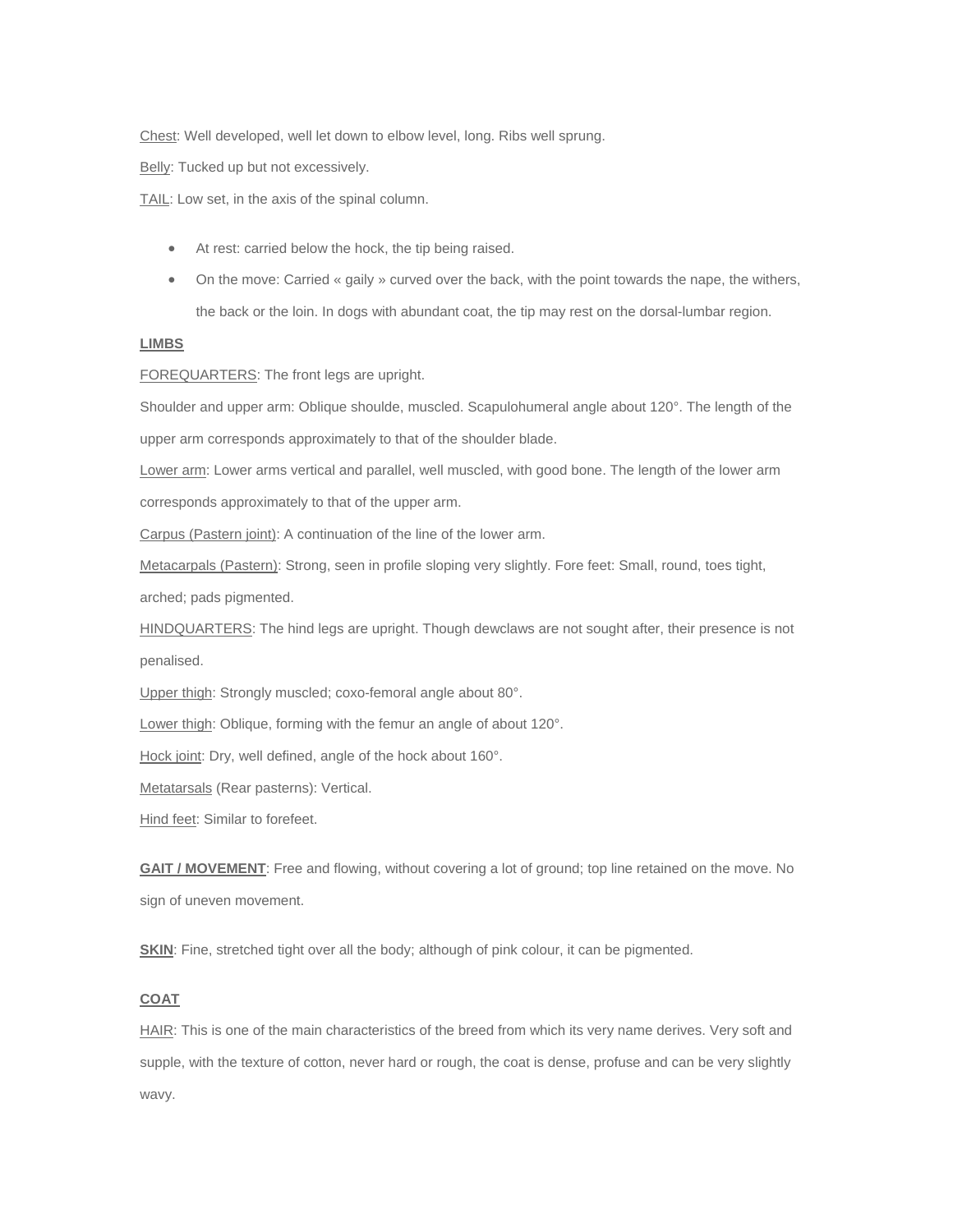COLOUR: Ground colour: White. A few slight shadings of light grey colour (mixture of white and black hairs) or of red-roan (mixture of white and fawn hairs), are permitted on the ears. On the other parts of the body, such shadings can be tolerated, if they do not alter the general appearance of white coat. They are however not sought after.

#### **SIZE AND WEIGHT**:

#### Height at withers :

Males : 26-28 cm, tolerance of 2 cm above and 1 cm below. Females: 23-25 cm, tolerance of 2 cm above and 1 cm below. Weight: Males : From 4 kg to a maximum of 6 kg.

**FAULTS**: Any departure from the foregoing points should be considered a fault and the seriousness with which the fault should be regarded should be in exact proportion to its degree and its effect upon the health

#### **SERIOUS FAULTS**:

and welfare of the dog.

• Skull: Flat or too domed, narrow.

Females: From 3,5 kg to a maximum of 5 kg.

- Muzzle: Disproportion between skull and muzzle.
- Eyes: Light, too almond shaped; entropion, ectropion, prominent eyes.
- Ears: Too short, with insufficient length of hair; ears folding backwards (rose ear).
- Neck: Too short, too stuffy in shoulder, too slender.
- Top line: Too arched, sway backed.
- Croup: Horizontal, narrow.
- Shoulder: Straight.
- Limbs: Turned inwards or outwards; out at elbows; hocks wide set or too close; straight angulations.
- Hair: Too short, too wavy, curly.
- Pigmentation: Partially lacking or too light pigmentation of eyelids or lips; discoloured nose, with unpigmented areas.

#### **ELIMINATING FAULTS**: